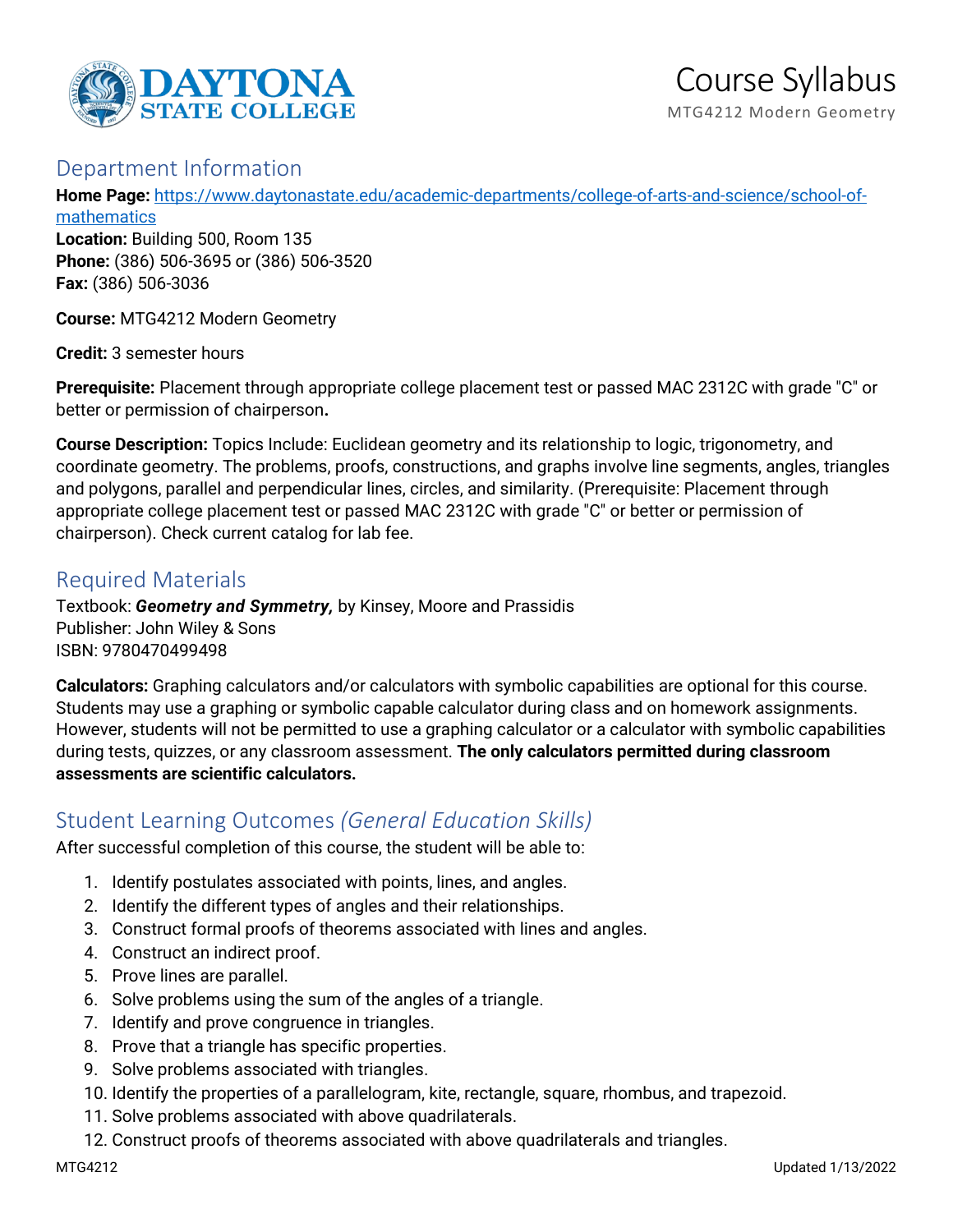- 13. Prove the Pythagorean Theorem and associated problems.
- 14. Solve angle measure and line segment problems related to a circle.
- 15. Construct proofs associated with the area of polygons and circles.
- 16. Construct analytic proofs in coordinate geometry.

## Course Chapter and Sections Covered

| <b>Chapter</b> | Sections               |
|----------------|------------------------|
| 2              | 1, 2, 3, 4, 5, 6, 7    |
| 3              | 1, 2, 3, 4             |
| 4              |                        |
| 5              | 1, 2, 3                |
| 6              | 1, 2, 3, 4, 5, 6, 7, 8 |
|                | 1, 2                   |

### Grading Scale and Policy

For more detail on the course grading policy and procedure, you must contact the course's specific instructor.

| $90 - 100$ | А  |
|------------|----|
| $86 - 89$  | В+ |
| $80 - 85$  | в  |
| $76 - 79$  | C+ |
| $70 - 75$  | C  |
| $60 - 69$  | D  |
| Below 60   | F  |

### Grades

Students may access their final grades by logging onto [my.daytonastate.edu,](https://my.daytonastate.edu/) clicking on My Academics, then My Classes, and finally View My Grades.

### Classroom Policies

**Disclaimer:** This syllabus has been constructed to be as complete as possible, but I reserve the right to alter policies, procedures, and the syllabus as needed with notification to students. Please utilize the course shell in Falcon Online regularly as any changes to the syllabus will be posted there.

**How to Proceed Through the Course:** Students should plan to have three hours of study time per week for each credit hour of class time. Example: When taking a typical 3-credit hour course, students should plan to spend at least 9 hours per week doing coursework and studying for that course regardless of the mode of delivery (online, hybrid, face-to-face).

**Communication:** College email is the official and primary internal communication method of Daytona State College. Employees and admitted students are assigned a Daytona State College email account which serves as the primary mechanism for official communication between College employees and registered students.

**Children/Non-Enrolled Individuals in Class:** Individuals who are not registered in the course are not permitted in the class when in session.

**Attendance:** Students who stop attending this class will be withdrawn from the class and receive a final grade of W1 (Withdrawn). Attendance includes participating in online or face-to-face environments as required.

MTG4212 Updated 1/13/2022 **Classroom Etiquette:** All students should be on time for class. Attend to your needs before entering the room. Students who come late or leave during the class are a distraction to both the instructor and other students.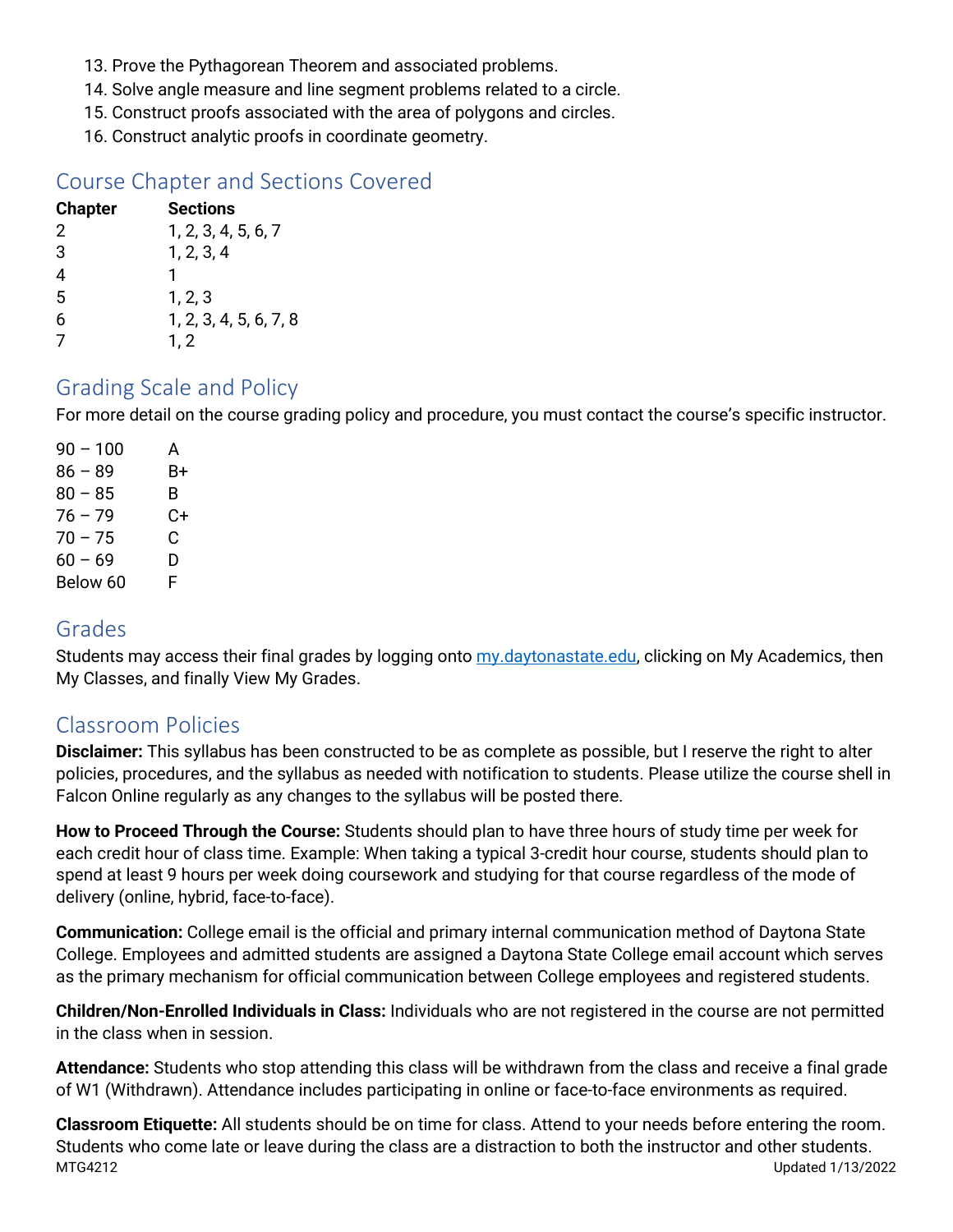The use of cellular phones and other electronic devices is also a distraction. Please ensure electronic devices are off (or silenced). If an emergency arises, please be courteous to your fellow students and leave quietly. Finally, cell phones, watch alarms, etc. are strictly prohibited during classroom assessment.

**Audit:** Auditing a course means that you wish to attend the classes, but do not wish to receive a grade. It is school policy that no audit will be approved after the drop/add period has ended.

**Incomplete Grade:** A grade of "I" will only be given at the end of this course when the instructor deems that the student has satisfied each of the following:

- 1. Has completed a minimum of 75% of the course work and made every effort to pass the course which includes having a record of good class attendance.
- 2. Has provided the instructor with a legitimate and documented reason for not being able to complete the course work by the end of the semester.
- 3. Has requested in writing from the instructor a grade of "I" prior to the last class period of the semester.
- 4. Has a mathematical chance to pass the course.

If this math course is a prerequisite for another math course, you may not be able to register for that math course until the incomplete is satisfied and a grade is entered.

It is the responsibility of the student to complete the remaining assignments before the incomplete automatically converts to the grade of F, which is 45 days following the end of the term in which the I grade was assigned.

A grade of "I" is only intended for students with unforeseeable circumstances which will result in them not being able to complete the course during the current semester.

**Class Withdrawal Process:** Students can withdraw from this class prior to the date listed in the Academic Calendar. It is not necessary to have approval from the instructor to withdraw from the course, but you should discuss the situation with the instructor prior to any action. Many times, issues and concerns can be resolved with communication. Please review the Refund/Repayment Policy in the current college catalog and check with the [Financial Aid](https://www.daytonastate.edu/financial-aid) office to determine how the withdrawal might affect your current and future financial aid eligibility. The steps for withdrawal from a class can be found on the [Student Falcon Self-Service InfoGuide](https://library.daytonastate.edu/student-falcon-self-service/home) (https://library.daytonastate.edu/student-falcon-self-service/home) under Drop Classes.

**Reinstatement Procedures and Instructions:** Students who are dropped from a class due to non-payment, nonattendance, or other process and wish to be reinstated should make a request following the Class [Reinstatement Procedure](https://www.daytonastate.edu/enrollment-information/index.html) (https://www.daytonastate.edu/enrollment-information). Students are advised to speak with Enrollment Services to ensure the reason for the drop is resolved.

**Student Rights & Responsibilities:** Students are responsible for reading and following all college policies outlined in the current Student Handbook. Some of the most important are summarized below. The Handbook can be accessed on the [Student Resources](https://www.daytonastate.edu/student-resources) webpage (https://www.daytonastate.edu/student-resources) under the Student Resources left navigation menu.

**Sensitive Materials:** Course content aims to enable students to reach course goals and objectives. As such, students may be introduced to a wide range of topics and ideas that differ from familiar understandings and beliefs. Some content may be considered sensitive or offensive or disturbing (or all the above) by some students.

**Recording:** Students may record video or audio of a class lecture for a class in which the student is enrolled for their own personal educational use. A class lecture is defined as a formal or methodical oral presentation as part of a college course intended to present information or teach enrolled students about a particular subject.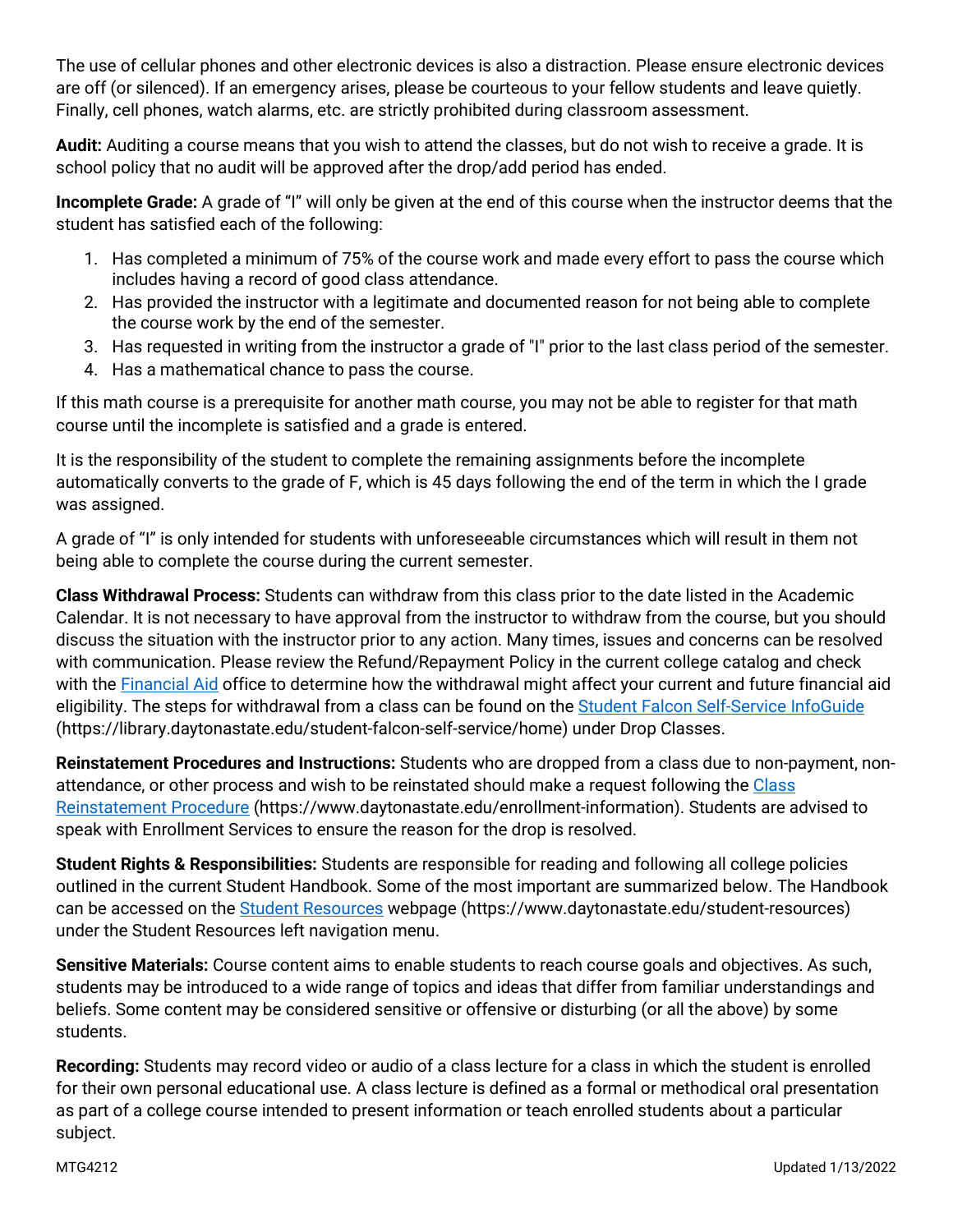Recording class activities other than class lectures, including but not limited to lab sessions, student presentations (whether individually or part of a group), class discussion (except when incidental to and incorporated within a class lecture), clinical presentations such as patient history, academic exercises involving student participation, test or examination administrations, field trips, private conversations between students in the class or between a student and the faculty member, is prohibited. Invited guest speakers may be recorded with their consent. Recordings may not be used as a substitute for class participation and class attendance and may not be published, posted, or shared without the written consent of the faculty member. Failure to adhere to these requirements may constitute a violation of the Student Code of Conduct.

**Academic Integrity:** To preserve academic excellence and integrity, the College expects you to know, understand, and comply with the Academic Integrity Policy, which prohibits academic dishonesty in any form, including, but not limited to cheating and plagiarism. The grades you earn must be based upon your own work and must accurately reflect your own knowledge and skills.

An instructor who finds that a student has violated Academic Integrity may apply an academic consequence ranging from a zero percent for the assignment, up to and including failure for the entire course. Violations may be reported to the academic department chair for review and/or referred to the Judicial Affairs for appropriate disciplinary resolution. Visit the [Student Services Departments](https://www.daytonastate.edu/student-service-departments) page (https://www.daytonastate.edu/student-service-departments) for more information about Academic Integrity and the appeal process.

**Honor Pledge:** "I, as a member of the DSC community, pledge that I will neither give nor receive unauthorized aid in my work nor will I present another's work as my own, nor will I tolerate anyone who does." View the Student Handbook for more information.

#### Forms of Academic Dishonesty

**Cheating:** Cheating can be defined as: receiving or giving unauthorized assistance on a quiz, test, exam, paper, or project or unauthorized use of materials to complete such; collaborating with another person(s) without authorization on a quiz, test, exam, paper, or project; taking a quiz, test, or exam for someone else or allowing someone else to do the same for you.

**Plagiarism:** Plagiarism can be defined as: submitting work in which words, facts, or ideas from another source are used without acknowledging that the material is borrowed whether from a published or unpublished source. For specific information on how to document information from other sources, students should check with their instructors, academic departments, or a recognized writing manual, such as MLA or APA.

**Self-plagiarism:** When students turn in the same assignment for two different classes, they are selfplagiarizing. This rule also applies to sections of an assignment. Not only does 'repurposing' assignments deny students the opportunity to learn, but also it is not fair according to the college's standards. Because of this, self-plagiarizing is coined 'double-dipping,' which leads to devaluation of grades and therefore, a devaluation of the College. Daytona State College prohibits self-plagiarism.

**Online Academic Integrity Violations:** These violations include but are not limited to the following: sharing your Falcon Online password, working on an assignment with someone else when it is supposed to be done on your own, looking at someone else's work while taking a quiz or exam, using a cell phone to share quiz or exam information, revising a paper that was found on the Internet, or submitting a paper purchased form a website.

**Fabrication:** Fabrication can be defined as listing sources in a bibliography that one did not actually use in a written assignment; presenting false, invented, or fictitious data/evidence in a written assignment.

**Other Academic Misconduct:** Other Academic Misconduct might include, but is not limited to:

• In a testing situation, conduct, such as, looking at a classmate's test, talking to a classmate, or leaving the classroom without the instructor's or proctor's permission.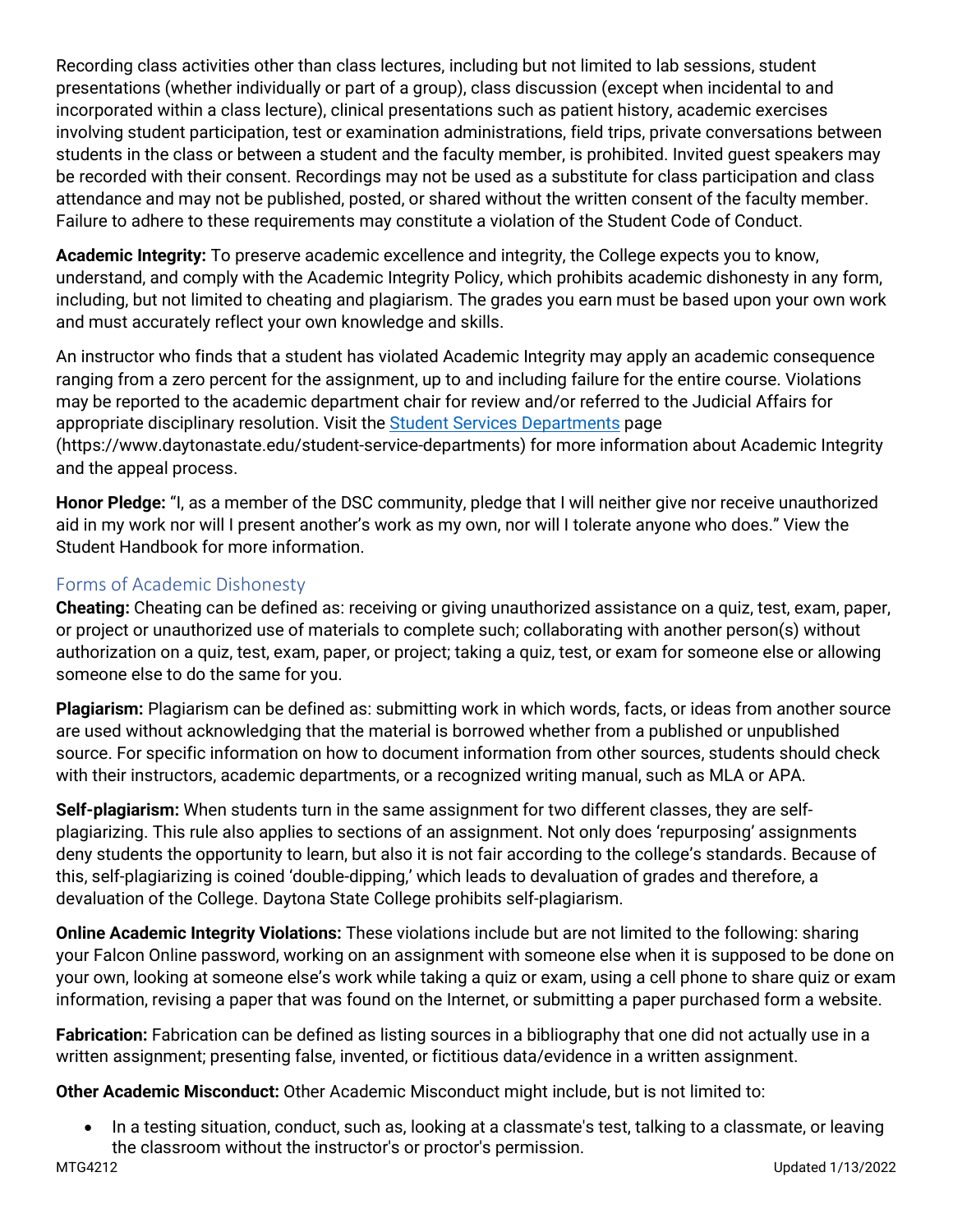- Obtaining help while taking online tests or quizzes in the form of another person consultation, Googling for answers, texting, or using other social media.
- Obtaining part or all of a test by theft/purchase OR selling /giving part of all of a test to someone else.
- Soliciting someone to impersonate you online or in a classroom setting.
- Entering an office or building for the purpose of changing a grade on a test, assignment, or in a grade book or for the purpose of obtaining a test.
- Altering or attempting to alter academic records of the College which relate to grades; being an accessory to same.

**Microsoft Office:** Microsoft Office 365, with 1TB of OneDrive storage, is available to enrolled Daytona State College students. Students are provided a college email address that serves as the student's official source for college communication. In addition to email, Office 365 provides students with shared calendars, the ability to create and edit documents online, team sites, and other collaboration tools. Whether you work on a PC, Mac, tablet, or phone, you will have a consistent experience across all your devices. The service includes online versions of Word, PowerPoint, Excel, Teams, OneNote, and OneNote Class Notebook. For more information about Office 365, visit the **Help Desk** webpage (https://www.daytonastate.edu/help-desk/) and click on Office 365.

**Student Evaluation of Instruction:** Every semester for every course, you have the opportunity to give your instructors feedback on your experiences in class. Instructors use your feedback to make informed decisions about how they teach their courses. Understanding student perceptions and experiences is a part of how we improve teaching across the college. Student evaluations of instruction are also an important element of the faculty evaluation process, which is why collecting a broad, representative, and valid data set is important. What this means is the more students who participate, the better the feedback.

You'll receive email with instructions near the end of the semester. You have about two weeks before the evaluation window closes. You can find the Course Evaluation window for each semester in the Academic Calendar on Daytona State College's website menu under Academics. Your course evaluation link is unique, and evaluations are anonymous. Additionally, evaluations are anonymous, and instructors only see summaries after grades are posted.

**Class expectations:** This is a college credit course. All papers and communications related to the course must be written using proper grammar, spelling, and punctuation. Abbreviations, phrases, et cetera, that may be acceptable in emails between friends or on discussion boards outside of this course are not acceptable.

Any written communication received without following the standards of proper English will adversely affect your grade. This course also helps develop the general education skills of critical thinking, computation, and computer literacy.

**Student Rights & Responsibilities:** Students are responsible for reading and following all college policies outlined in the current Student Handbook. The Handbook can be accessed on the [Student Resources](https://www.daytonastate.edu/student-resources) webpage (https://www.daytonastate.edu/student-resources) under the Student Resources left navigation menu.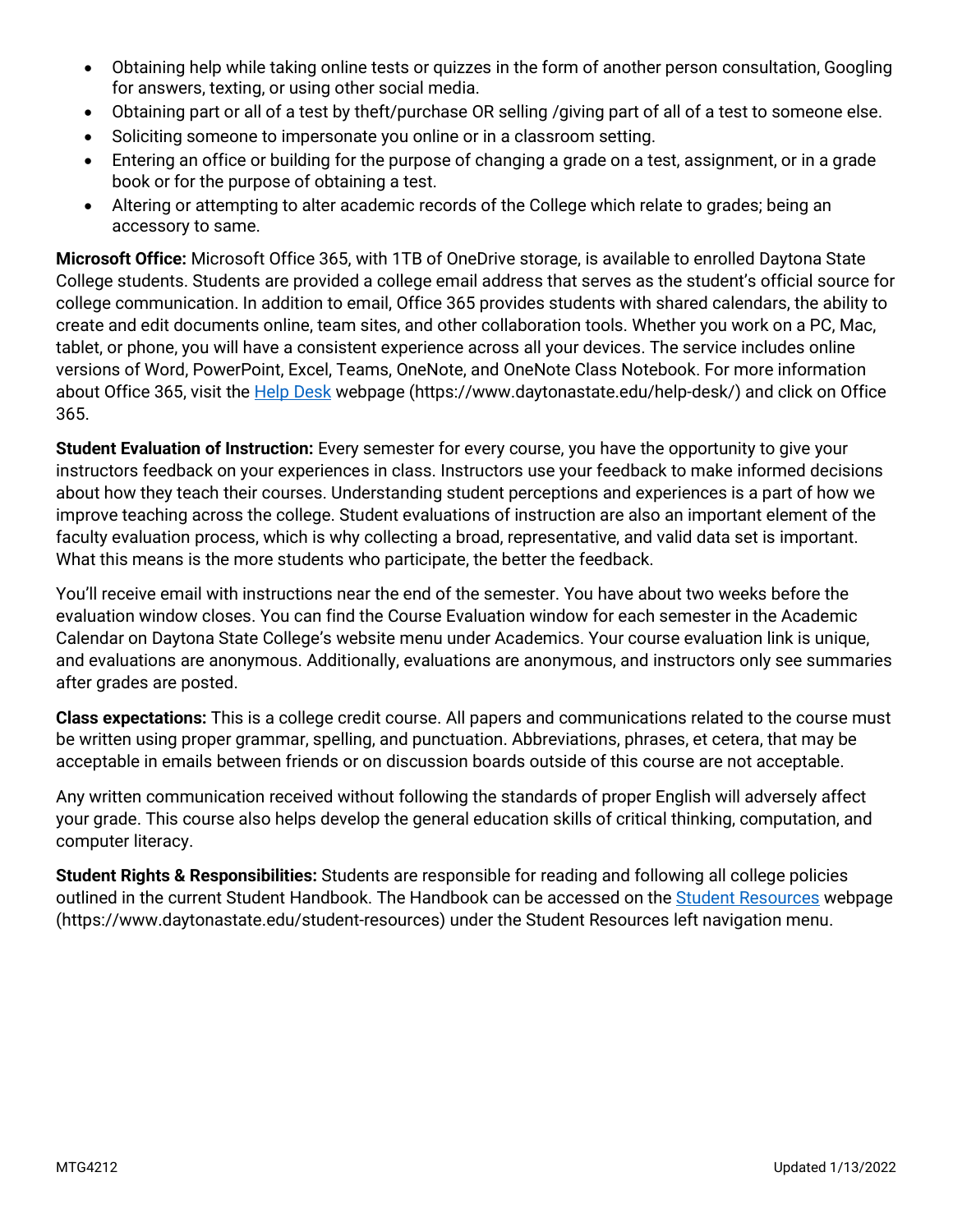### Support Services

**Counseling and Accessibility Services:** Counseling and Accessibility Services (CAS) provides tools and resources to students with documented disabilities. Students who self-disclose a disability and provide the required documentation to the CAS Office can receive confidential and reasonable accommodations to assist in their academic success. If you need accommodations, please contact the CAS Office at (386) 506-3038.

To call Florida Relay dial 7-1-1 or the appropriate toll-free number: 1-800-955-8771 (TTY), 1-800-955-8770 (Voice). Counseling Services are available on campus to help students by providing confidential short-term counseling and linking them to local community mental health professionals for long-term assistance when needed. Please call (386) 506-3038 for more information. Visit the [Counseling and Accessibility Services](https://www.daytonastate.edu/student-service-departments/counseling-accessibility/) webpage (https://www.daytonastate.edu/student-service-departments/counseling-accessibility/) for more information.

**Veterans:** If you are currently serving or have ever served in the U.S. Military, please feel free to visit the Veterans Center in the Building 100, Room 205 for any assistance or phone (386) 506-3653. Please visit the [Veterans](https://www.daytonastate.edu/veterans-services) Services webpage (https://www.daytonastate.edu/veterans-services) for more information.

**Academic Support Center:** The Academic Support Centers (ASC) assist students on every campus to achieve their potential by providing the resources they need to become successful, independent learners. Visit the [Academic Support Center](https://www.daytonastate.edu/library-and-tutoring/academic-support-center/index.html) webpage (https://www.daytonastate.edu/library-and-tutoring/academic-supportcenter/) for more information or email [ASC@DaytonaState.edu.](mailto:ASC@DaytonaState.edu)

**Writing Center:** For assistance with all stages of the writing process, please visit the [Writing Center](https://www.daytonastate.edu/library-and-tutoring/writing-center/) webpage (https://www.daytonastate.edu/library-and-tutoring/writing-center/). Appointments are recommended.

**Library and Research Services:** The Daytona State Library offers a variety of services and resources to support your academic success. Visit the [library website \(](https://library.daytonastate.edu/index)https://library.daytonastate.edu) to learn more.

**Technical Support:** Tech support is available for FalconMail, printing, web usage, Falcon Online, and more. Students may call (386) 506-3950 or email [HelpDesk@DaytonaState.edu.](mailto:HelpDesk@DaytonaState.edu) Information can be found on the [Help Desk](https://www.daytonastate.edu/help-desk/) webpage (https://www.daytonastate.edu/help-desk/). General help information for using Falcon Self-Service can be found in the [Student Falcon Self-Service Help Guides](https://library.daytonastate.edu/student-falcon-self-service) (https://library.daytonastate.edu/student-falcon-self-service).

For Falcon Online 24/7 support of course tools, view Help/Resources on the Falcon Online navbar or call the Helpdesk at (386) 506-3950, option 2. General help information for [Falcon](https://library.daytonastate.edu/falcononline) Online can be found in the Falcon [Online for Students](https://library.daytonastate.edu/falcononline) InfoGuide (https://library.daytonastate.edu/falcononline).

**DSC Alert:** Daytona State College has a mass notification system, DSC Alert. It's a multi-modal mass notification system that enables DSC to quickly send critical information to the College community via text, phone, and email during an emergency. Students also may receive non-emergency (outreach) communication including information on Registration, Financial Aid, College events, and other messages intended to make the enrollment process easier and improve your DSC experience. All DSC students are automatically opted into DSC Alert when they begin classes and will receive this service at no charge.

It's important to keep your phone number current in the DSC system. To update your phone number, log in to Falcon Self-Service from the MyDaytonaState portal and select My Profile > Contact Info.

For more information, please contact **DSCAlert**@DaytonaState.edu.

#### **The Center for Women and Men:**

- **CCAMPIS (Child Care Access Means Parents in School):** Assists eligible students with childcare.
- **New Directions:** Access to financial assistance for tuition, books, uniforms, and/or equipment for